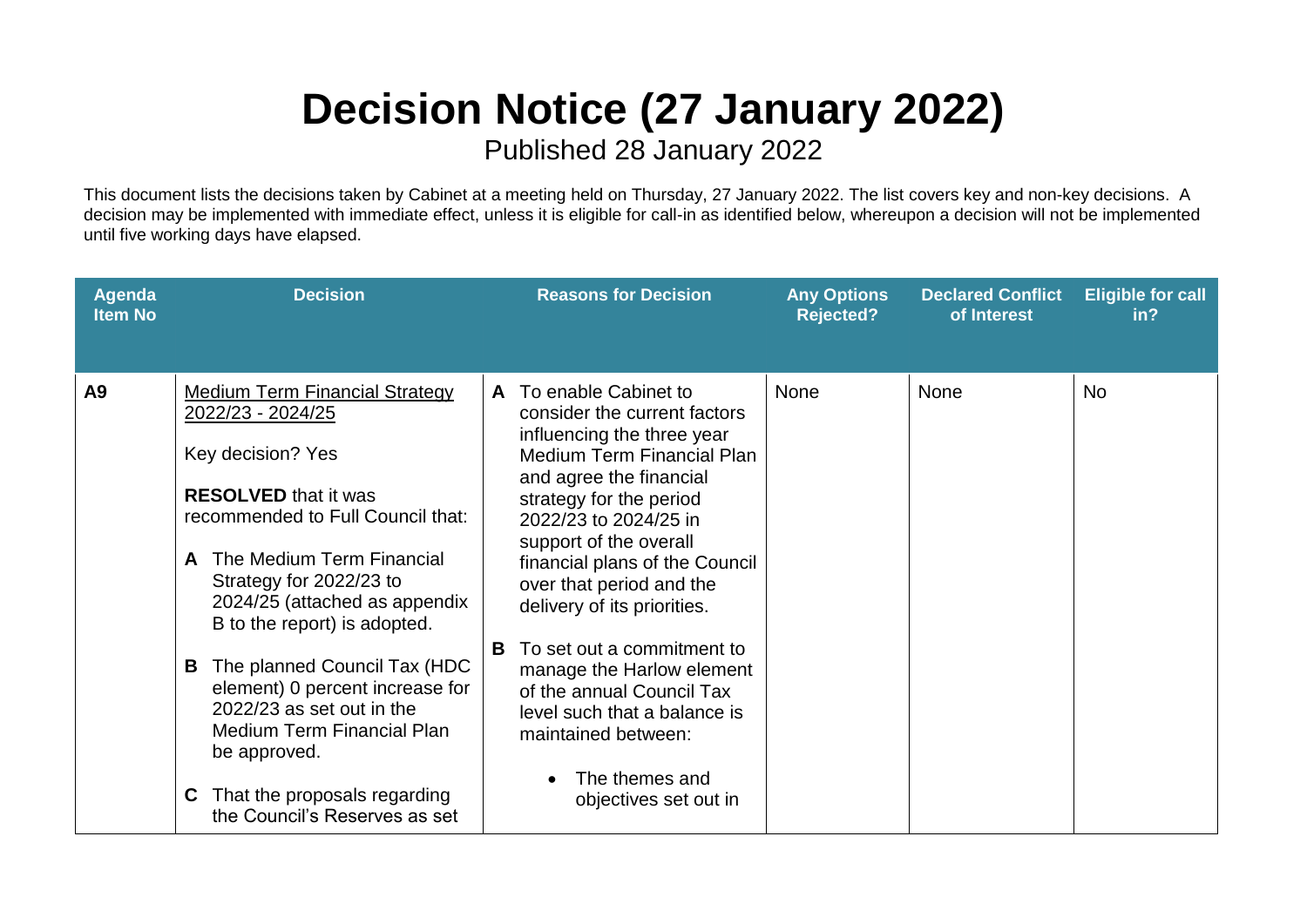| <b>Agenda</b><br><b>Item No</b> | <b>Decision</b>                                                                                                                                                                                                                                                                                                                                                                                                                                                                                                                                                                                                                                                                                                                                                                                                                     | <b>Reasons for Decision</b>                                                                                                                                                                                                                                                                                                                                                                                                                                                                                                                                                                              | <b>Any Options</b><br><b>Rejected?</b> | <b>Declared Conflict</b><br>of Interest | <b>Eligible for call</b><br>in? |
|---------------------------------|-------------------------------------------------------------------------------------------------------------------------------------------------------------------------------------------------------------------------------------------------------------------------------------------------------------------------------------------------------------------------------------------------------------------------------------------------------------------------------------------------------------------------------------------------------------------------------------------------------------------------------------------------------------------------------------------------------------------------------------------------------------------------------------------------------------------------------------|----------------------------------------------------------------------------------------------------------------------------------------------------------------------------------------------------------------------------------------------------------------------------------------------------------------------------------------------------------------------------------------------------------------------------------------------------------------------------------------------------------------------------------------------------------------------------------------------------------|----------------------------------------|-----------------------------------------|---------------------------------|
|                                 | out in paragraphs 5(c) and 22 -<br>35 of the report are agreed<br>resulting in the release of<br>£1,355,000 from reserves in<br>2022/23 to provide £993,000<br>funding for the proposed<br>efficiency dividend set out in<br>the General fund budget report<br>elsewhere on the Cabinet<br>agenda and to create a new<br><b>Estates Renewal Fund of</b><br>£363,000.<br>That the New Homes Bonus for<br>D.<br>2022/23 totalling £1.165<br>million, is applied to part fund<br>the efficiency dividend<br>(£830,000) and to also<br>increase the Budget Resilience<br>Reserve (£335,000) which in<br>turn will be applied to support<br>the proposals relating to 0<br>percent council tax increases<br>(HDC element) in 2023/24 and<br>2024/25.<br>That subject to<br>E.<br>recommendations C and D<br>being approved an efficiency | the Council's new<br>Corporate Strategy.<br>The funding to<br>support the delivery<br>of those themes and<br>objectives.<br>The ambition to<br>become a low tax<br>authority and to<br>reduce the tax burden<br>on local residents in<br>relation to the local<br>share of Council Tax.<br>The need to set out a<br>sustainable budget<br>plan within this<br><b>Medium Term</b><br><b>Financial Strategy.</b><br><b>C</b> Harlow has comparatively<br>high Council Tax when<br>compared with other<br>authorities in the region and<br>new towns in Southern<br>England as shown in the<br>table below. |                                        |                                         |                                 |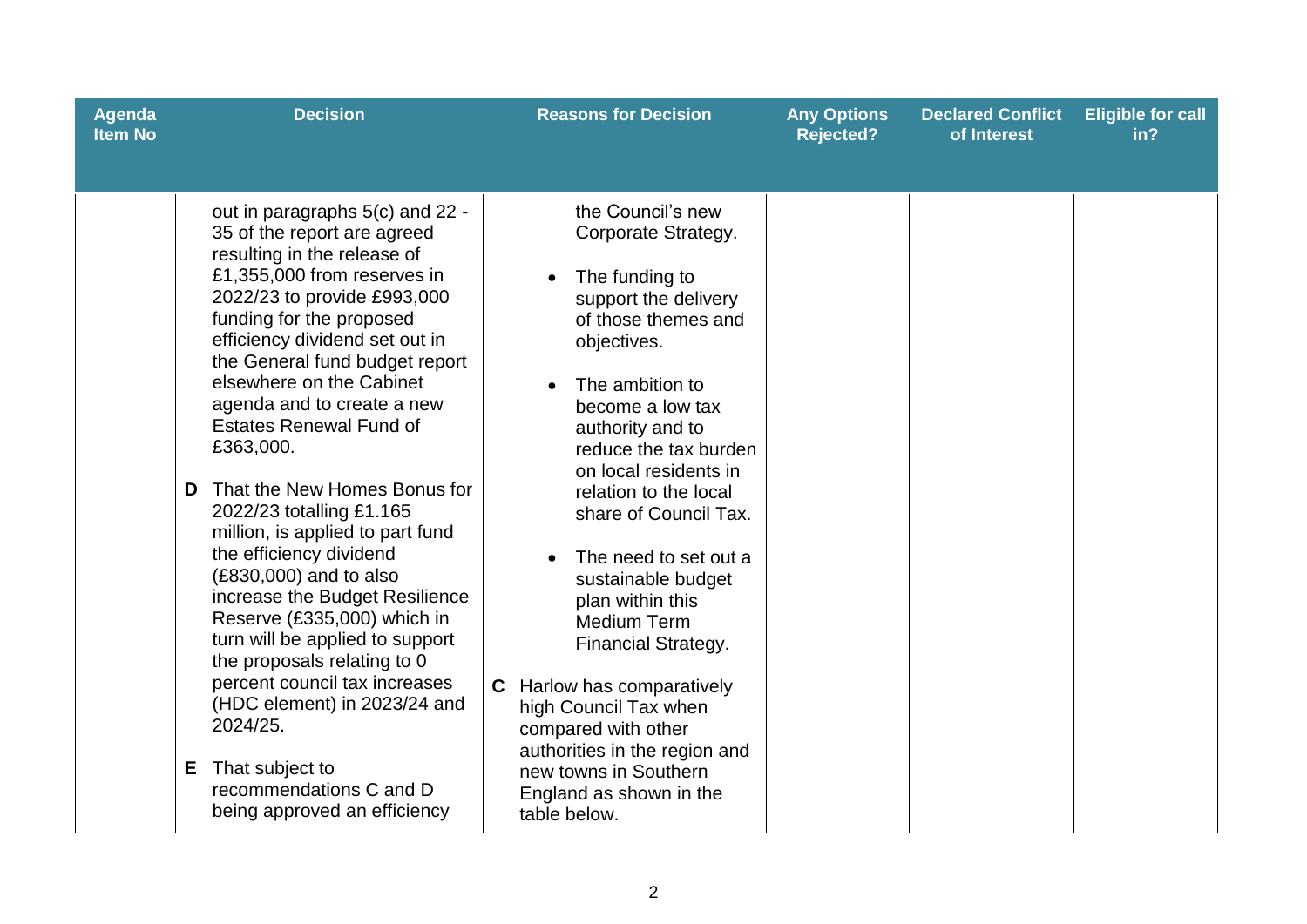| <b>Agenda</b><br><b>Item No</b> | <b>Decision</b>                                                                                                                                                                                                                                                              | <b>Reasons for Decision</b>                                                                                                                                                                                                                                                                                                                                                                                                                                                     | <b>Any Options</b><br><b>Rejected?</b> | <b>Declared Conflict</b><br>of Interest | <b>Eligible for call</b><br>in? |
|---------------------------------|------------------------------------------------------------------------------------------------------------------------------------------------------------------------------------------------------------------------------------------------------------------------------|---------------------------------------------------------------------------------------------------------------------------------------------------------------------------------------------------------------------------------------------------------------------------------------------------------------------------------------------------------------------------------------------------------------------------------------------------------------------------------|----------------------------------------|-----------------------------------------|---------------------------------|
|                                 | dividend of £50 per eligible<br>property be approved as a one<br>off arrangement for the<br>2022/23 financial year.<br>That in respect of the Harlow<br>F<br>Council element, the MTFS<br>includes plans for a 0 percent<br>council tax increases in<br>2023/24 and 2024/25. | <b>Authority</b><br>2021/22 Band<br>D Council Tax<br>£<br>East<br>258.33<br>Hertfordshire<br>288.90<br><b>Harlow</b><br>224.14<br><b>Epping Forest</b><br>220.57<br>Stevenage<br>286.75<br><b>Basildon</b><br>Chelmsford<br>243.88<br>228.40<br>Dacorum<br><b>Brentwood</b><br>211.79<br>143.24<br><b>Broxbourne</b><br>Note: the above is the total<br><b>District Council element</b><br>levied including the average<br>parish and other local<br>precepts where applicable. |                                        |                                         |                                 |
| A10                             | General Fund Budget 2022/23<br>Key decision? Yes<br><b>RESOLVED that Cabinet</b><br>recommended to Full Council that:<br>A The General Fund estimates<br>for 2022/23, as set out in                                                                                          | A The Council must approve<br>an annual budget and<br>Council Tax charge for the<br>forthcoming year under<br>legislation.<br>В<br>To agree a budget proposal<br>for the 2022/23 financial<br>year which supports the                                                                                                                                                                                                                                                           | <b>None</b>                            | None                                    | <b>No</b>                       |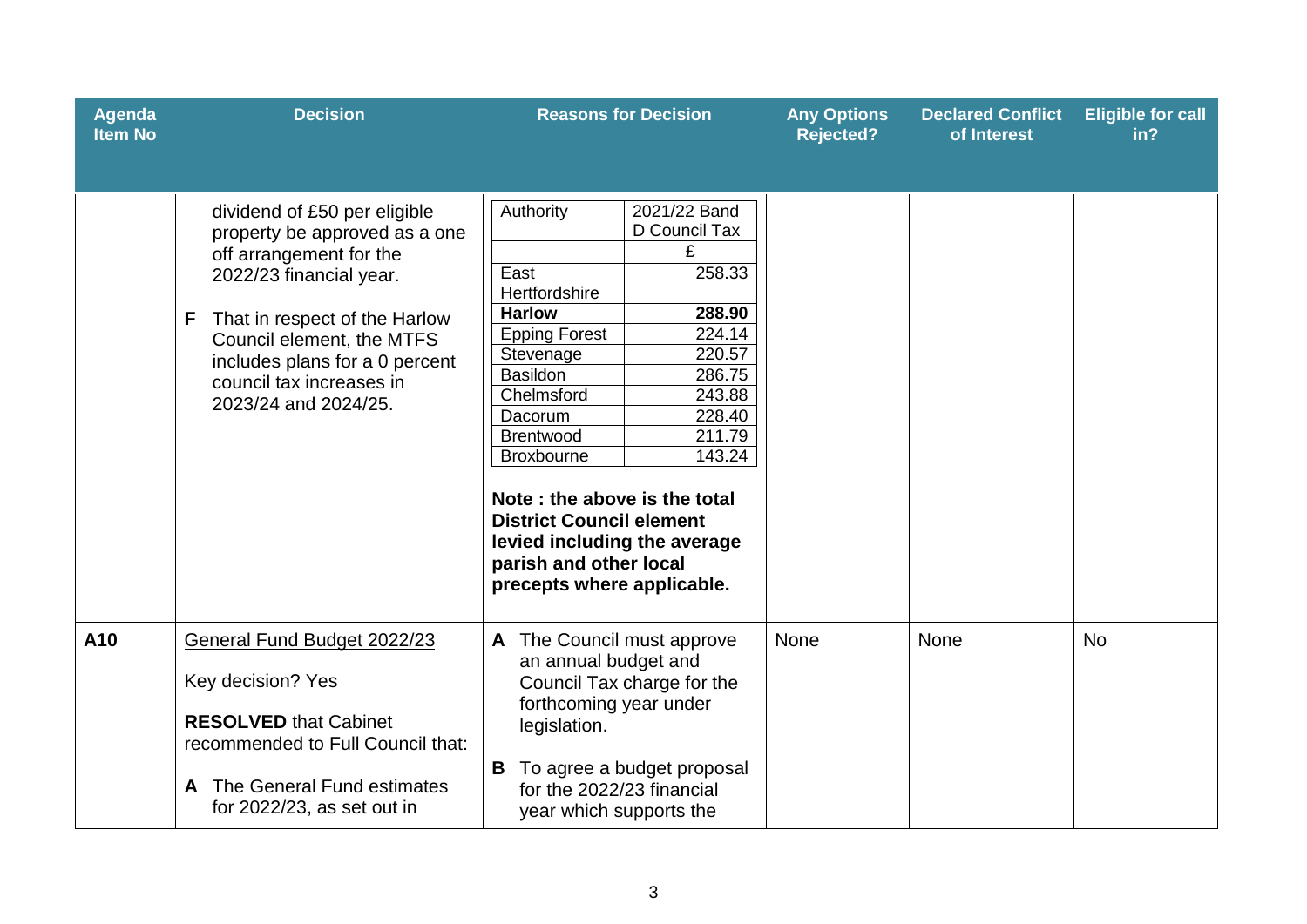| <b>Decision</b><br><b>Reasons for Decision</b><br><b>Declared Conflict</b><br><b>Agenda</b><br><b>Any Options</b><br><b>Item No</b><br><b>Rejected?</b><br>of Interest                                                                                                                                                                                                                                                                                                                                                                                                                                                                                                                                                                                                                                                                                                                                     | <b>Eligible for call</b><br>in? |
|------------------------------------------------------------------------------------------------------------------------------------------------------------------------------------------------------------------------------------------------------------------------------------------------------------------------------------------------------------------------------------------------------------------------------------------------------------------------------------------------------------------------------------------------------------------------------------------------------------------------------------------------------------------------------------------------------------------------------------------------------------------------------------------------------------------------------------------------------------------------------------------------------------|---------------------------------|
| Appendix A to the report, are<br>delivery of the key themes<br>and objectives set out within<br>approved.<br>the new Corporate Strategy<br>and especially the<br><b>B</b> The proposed transfers<br>between the General Fund and<br>commitment to become a<br>Earmarked Reserves, referred<br>lower tax authority.<br>to within the report and set out<br>in Appendix C to the report, are<br>approved.<br>C The proposed Fees and<br>Charges, as set out in<br>Appendix E to the report, are<br>approved.<br>The Pay Policy Statement, as<br>D<br>set out in Appendix G to the<br>report, is approved.<br>The Council's Band D Council<br>E.<br>Tax for 2022/23 is set at<br>£288.90 representing a<br>reversal of the proposed 1.99<br>percent increase as set out in<br>the 2021/2022 MTFS meaning<br>that eligible households will pay<br>£55.75 less than previously<br>forecast in the 2021/22 MTFS. |                                 |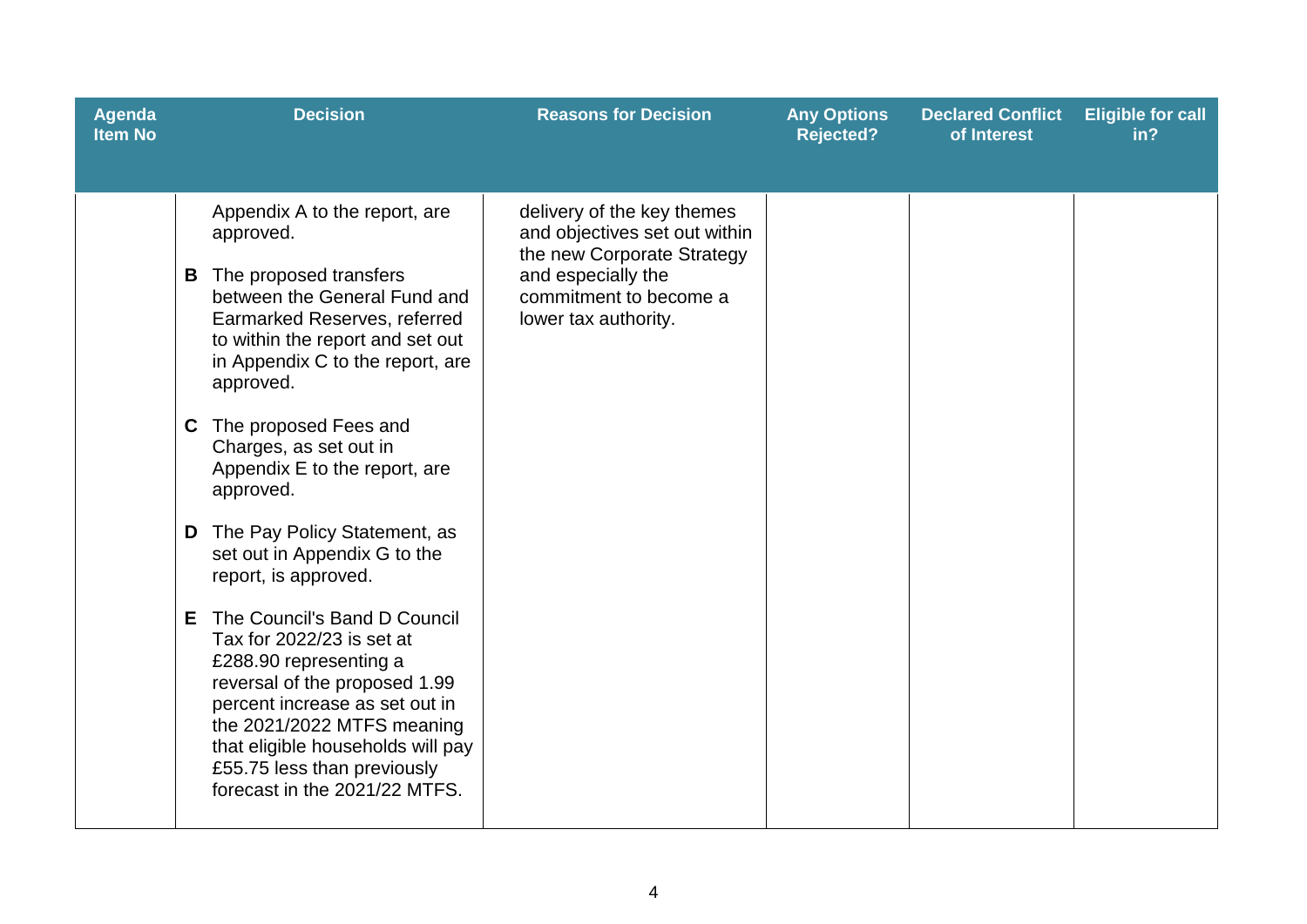| <b>Agenda</b><br><b>Item No</b> | <b>Decision</b>                                                                                                                                                                                                                                                                                                                                                                                                                                                                                     | <b>Reasons for Decision</b>                                                                                                                                                                                                                 | <b>Any Options</b><br><b>Rejected?</b> | <b>Declared Conflict</b><br>of Interest | <b>Eligible for call</b><br>in? |
|---------------------------------|-----------------------------------------------------------------------------------------------------------------------------------------------------------------------------------------------------------------------------------------------------------------------------------------------------------------------------------------------------------------------------------------------------------------------------------------------------------------------------------------------------|---------------------------------------------------------------------------------------------------------------------------------------------------------------------------------------------------------------------------------------------|----------------------------------------|-----------------------------------------|---------------------------------|
|                                 | That the proposals set out in<br>F<br>the report are approved<br>allowing a £50 Efficiency<br>Dividend be made to eligible<br>households in 2022/23.                                                                                                                                                                                                                                                                                                                                                |                                                                                                                                                                                                                                             |                                        |                                         |                                 |
| A11                             | <b>Housing Revenue Account</b><br><b>Business Plan 2021-2051</b><br>Key decision? Yes<br><b>RESOLVED that Cabinet</b><br>recommended to Full Council that:<br>A The Housing Revenue Account<br>(HRA) Business Plan, as set<br>out in Appendix A to this report,<br>is approved.<br><b>B</b> Authority is delegated to the<br>Director of Housing, in<br>consultation with the Portfolio<br>Holder for Housing, to make<br>minor amendments to the Plan,<br>if necessary, following<br>consultation. | The HRA Business Plan 2021-<br>2051 is a formal update on the<br>Council's landlordservice over<br>the next 30 years. Housing<br>stock holding councils need to<br>demonstrate that their business<br>is sustainable over the long<br>term. | None                                   | None                                    | <b>No</b>                       |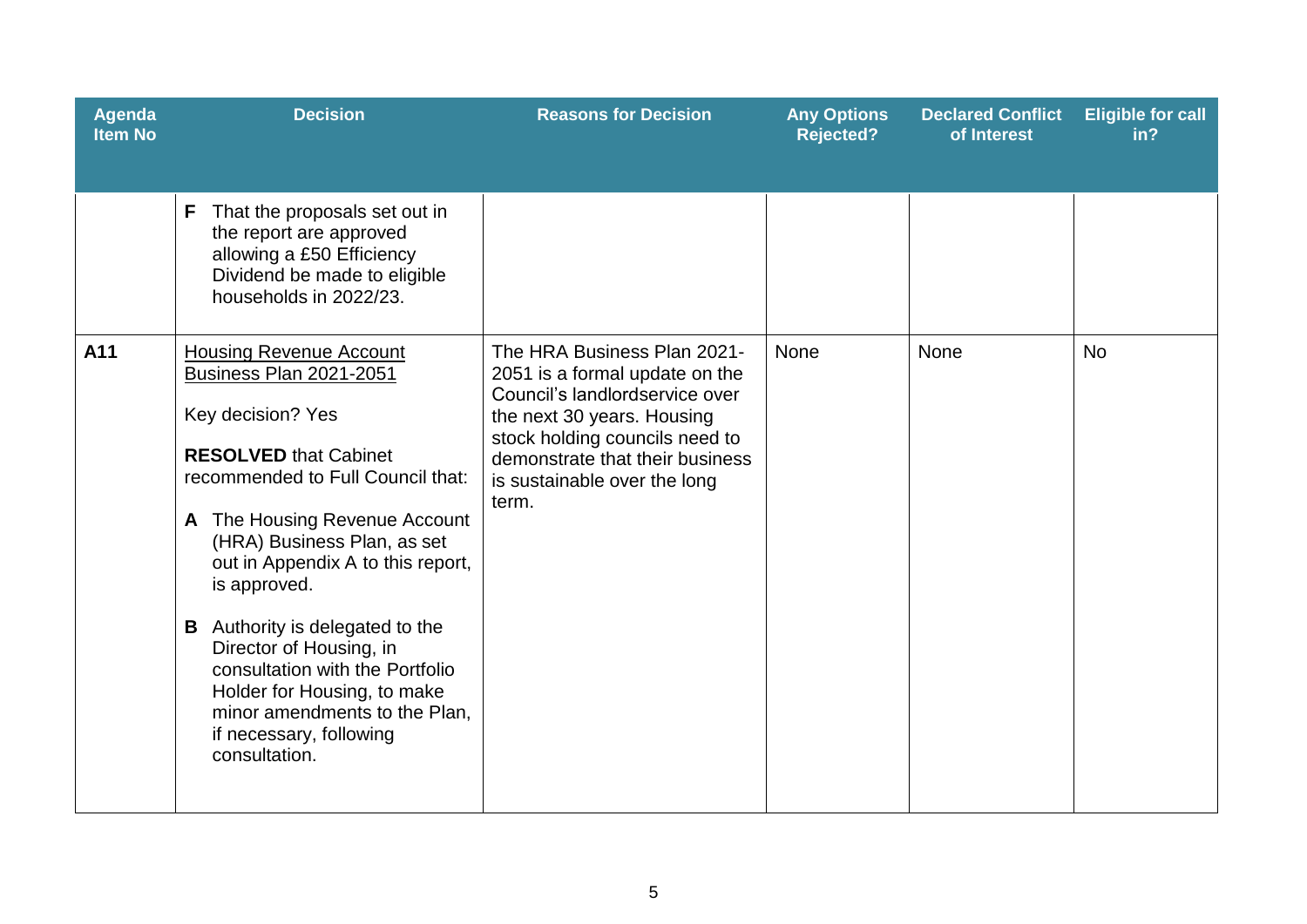| <b>Agenda</b><br><b>Item No</b> | <b>Decision</b>                                                                                                                                                                                                                                                                                                                                                                                                                                                                                                                                                                                                                                                                                                                | <b>Reasons for Decision</b>                                                                                                                                                                                                                                                                                                                                                                                                                                                                                                                  | <b>Any Options</b><br><b>Rejected?</b> | <b>Declared Conflict</b><br>of Interest | <b>Eligible for call</b><br>in? |
|---------------------------------|--------------------------------------------------------------------------------------------------------------------------------------------------------------------------------------------------------------------------------------------------------------------------------------------------------------------------------------------------------------------------------------------------------------------------------------------------------------------------------------------------------------------------------------------------------------------------------------------------------------------------------------------------------------------------------------------------------------------------------|----------------------------------------------------------------------------------------------------------------------------------------------------------------------------------------------------------------------------------------------------------------------------------------------------------------------------------------------------------------------------------------------------------------------------------------------------------------------------------------------------------------------------------------------|----------------------------------------|-----------------------------------------|---------------------------------|
| A12                             | <b>Housing Revenue Account Budget</b><br>2022/23<br>Key decision? Yes<br><b>RESOLVED</b> that it was<br>recommended to Full Council to:<br>A Approve the Housing Revenue<br>Account (HRA) estimates as<br>set out in Appendix 1 to the<br>report.<br><b>B</b> Approve a working balance of<br>£4.563 million for the HRA (set<br>out in paragraph 26 of the<br>report).<br>Approve that tenant rents are<br>C.<br>increased by Consumer Price<br>Index (CPI) plus 1 per cent (4.1)<br>per cent) with effect from 4<br>April 2022. This equates to an<br>average weekly rent of £97.49,<br>an increase of £3.87 (set out in<br>paragraph 3 of the report).<br>Approve that the rents and<br>D<br>personal charges for temporary | The Housing Revenue Account<br>(HRA) reflects the statutory<br>requirement under Section 74<br>of the Local Government &<br>Housing Act 1989 to account<br>separately for local authority<br>housing services. It is a ring<br>fenced account containing the<br>costs of managing the Council's<br>housing stock which is offset by<br>tenants' rents, tenants' and<br>leaseholders' service charges<br>and other contributions. The<br>Council has a statutory<br>responsibility to set a balanced<br>HRA budget and avoid any<br>deficits. | None                                   | None                                    | <b>No</b>                       |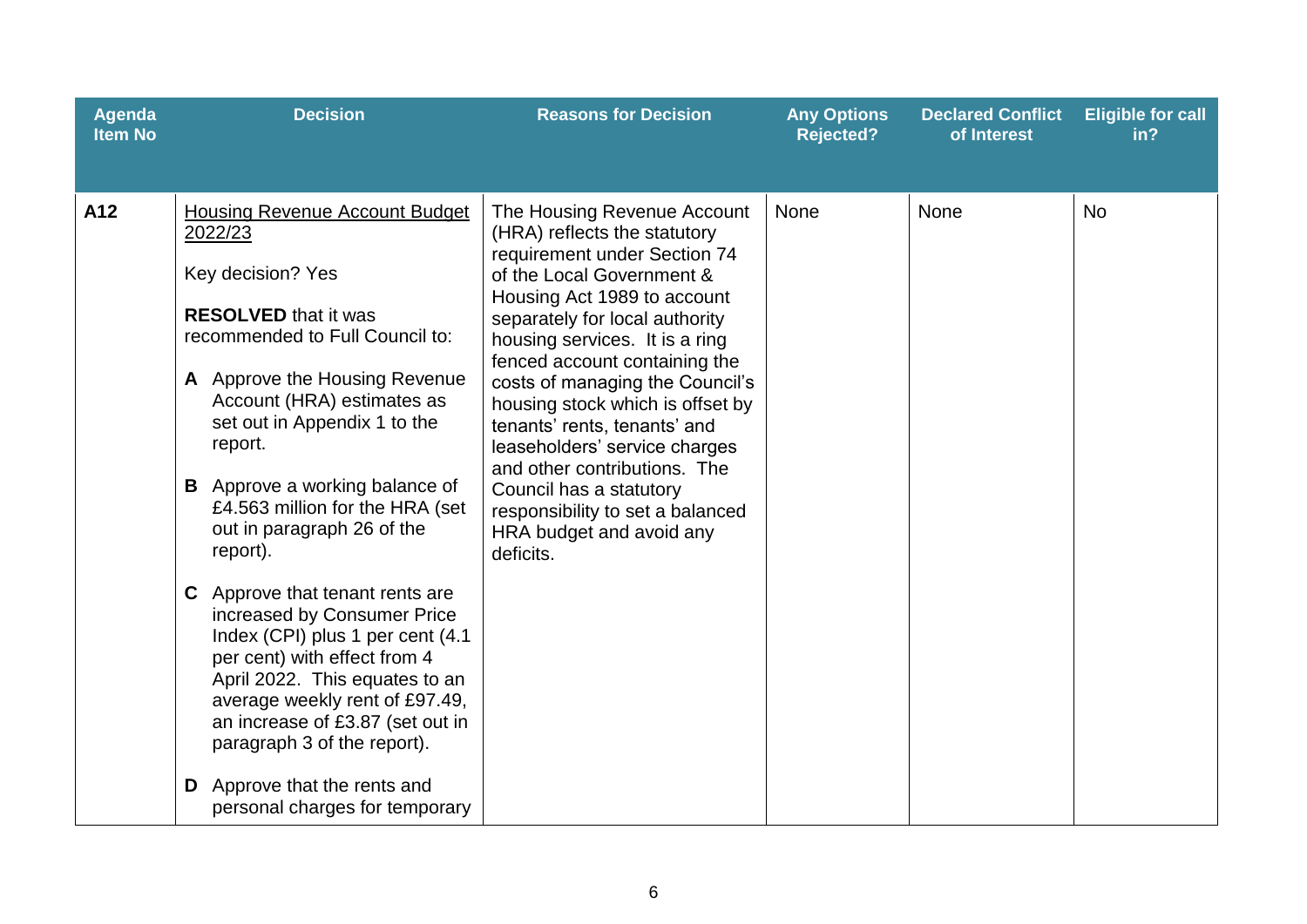| <b>Agenda</b><br><b>Item No</b> | <b>Decision</b>                                                                                                                                                                                                                                                                                                                                                                                                                                                                            | <b>Reasons for Decision</b> | <b>Any Options</b><br><b>Rejected?</b> | <b>Declared Conflict</b><br>of Interest | <b>Eligible for call</b><br>in? |
|---------------------------------|--------------------------------------------------------------------------------------------------------------------------------------------------------------------------------------------------------------------------------------------------------------------------------------------------------------------------------------------------------------------------------------------------------------------------------------------------------------------------------------------|-----------------------------|----------------------------------------|-----------------------------------------|---------------------------------|
|                                 | accommodation are increased<br>with effect from 4 April 2022 as<br>set out in paragraph 4 of the<br>report.<br><b>E</b> Approve that garage rents<br>within the 'retain and invest'<br>category are increased by 5<br>per cent with effect from 1 April<br>2022. This equates to an<br>average weekly rent of £11.76,<br>an increase of £0.56. Also<br>approve the proportionate<br>increases for other garages,<br>car ports and car spaces (set<br>out in paragraph 5 of the<br>report). |                             |                                        |                                         |                                 |
|                                 | <b>F</b> Approve that tenant service<br>charges are increased to<br>recover full cost with effect<br>from 4 April 2022 (see<br>paragraphs 6 to 8 of the report<br>and Appendix 2 attached to the<br>report).                                                                                                                                                                                                                                                                               |                             |                                        |                                         |                                 |
|                                 | <b>G</b> Approve that other housing<br>related support charges for<br>sheltered accommodation are                                                                                                                                                                                                                                                                                                                                                                                          |                             |                                        |                                         |                                 |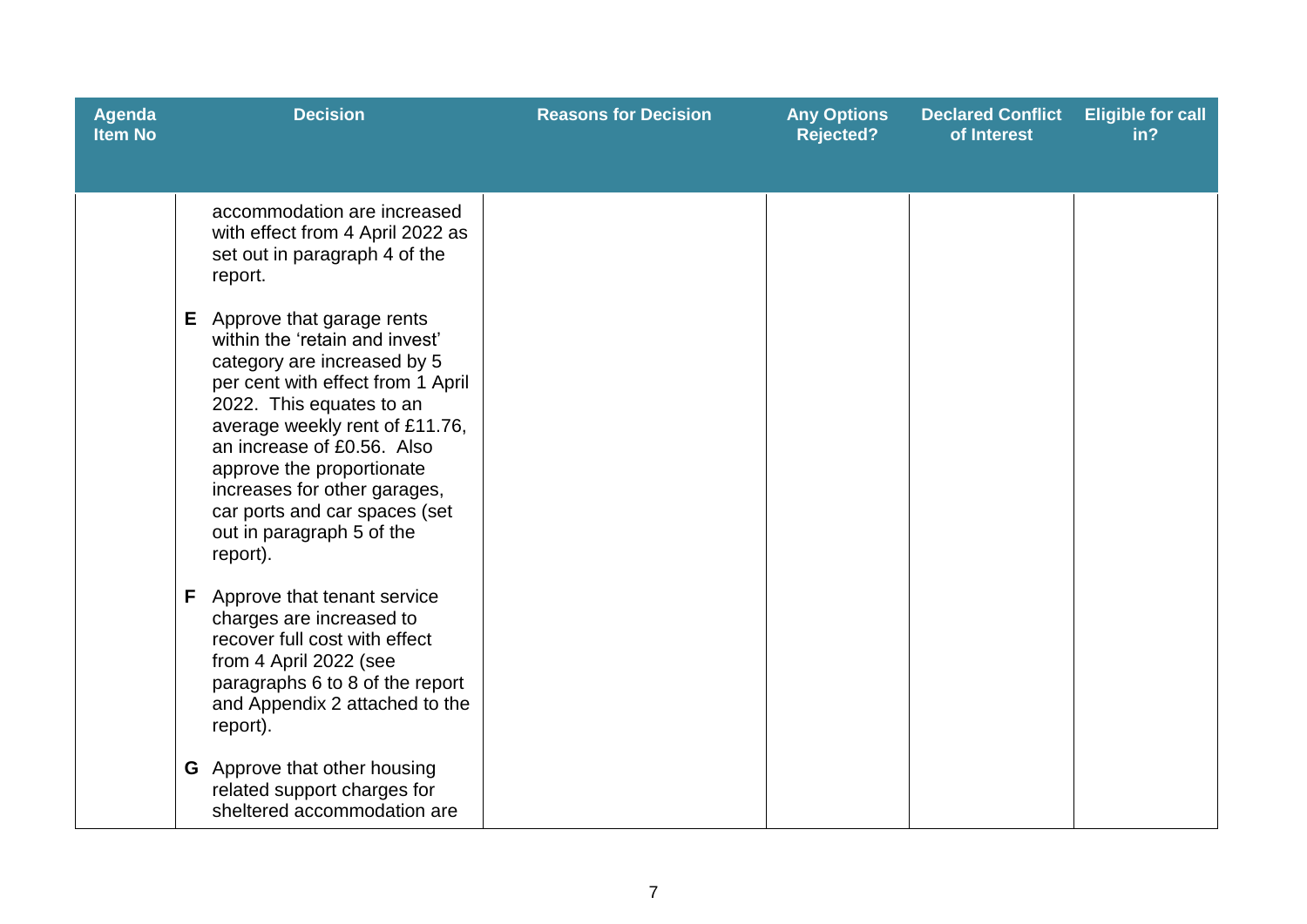| <b>Agenda</b><br><b>Item No</b> | <b>Decision</b>                                                                                                                                                                                                                                                                                                                                                                                                                                                                                                                                                                                                                                                                                                                                                                                                                | <b>Reasons for Decision</b> | <b>Any Options</b><br><b>Rejected?</b> | <b>Declared Conflict</b><br>of Interest | <b>Eligible for call</b><br>in? |
|---------------------------------|--------------------------------------------------------------------------------------------------------------------------------------------------------------------------------------------------------------------------------------------------------------------------------------------------------------------------------------------------------------------------------------------------------------------------------------------------------------------------------------------------------------------------------------------------------------------------------------------------------------------------------------------------------------------------------------------------------------------------------------------------------------------------------------------------------------------------------|-----------------------------|----------------------------------------|-----------------------------------------|---------------------------------|
|                                 | increased to recover full cost<br>with effect from 4 April 2022<br>(see paragraphs 9 to 13 of the<br>report and Appendix 2 attached<br>to the report).<br>H Approve the tenant heating<br>charges with effect from 4 April<br>2022. These equate to an<br>average weekly heating charge<br>of £10.96, an increase of<br>£1.23. For tenants in sheltered<br>accommodation, this equates<br>to an average weekly charge of<br>£6.75, an increase £1.68 (see<br>paragraphs 14 to 16 of the<br>report and Appendix 2 attached<br>to the report).<br>Approve that the leasehold<br>service charges are increased<br>with effect from 1 April 2022 to<br>ensure that all leaseholder<br>costs are recovered (see<br>paragraphs 17 to 21 of the<br>report and Appendix 2 attached<br>to the report).<br>Approve that all other tenant |                             |                                        |                                         |                                 |
|                                 |                                                                                                                                                                                                                                                                                                                                                                                                                                                                                                                                                                                                                                                                                                                                                                                                                                |                             |                                        |                                         |                                 |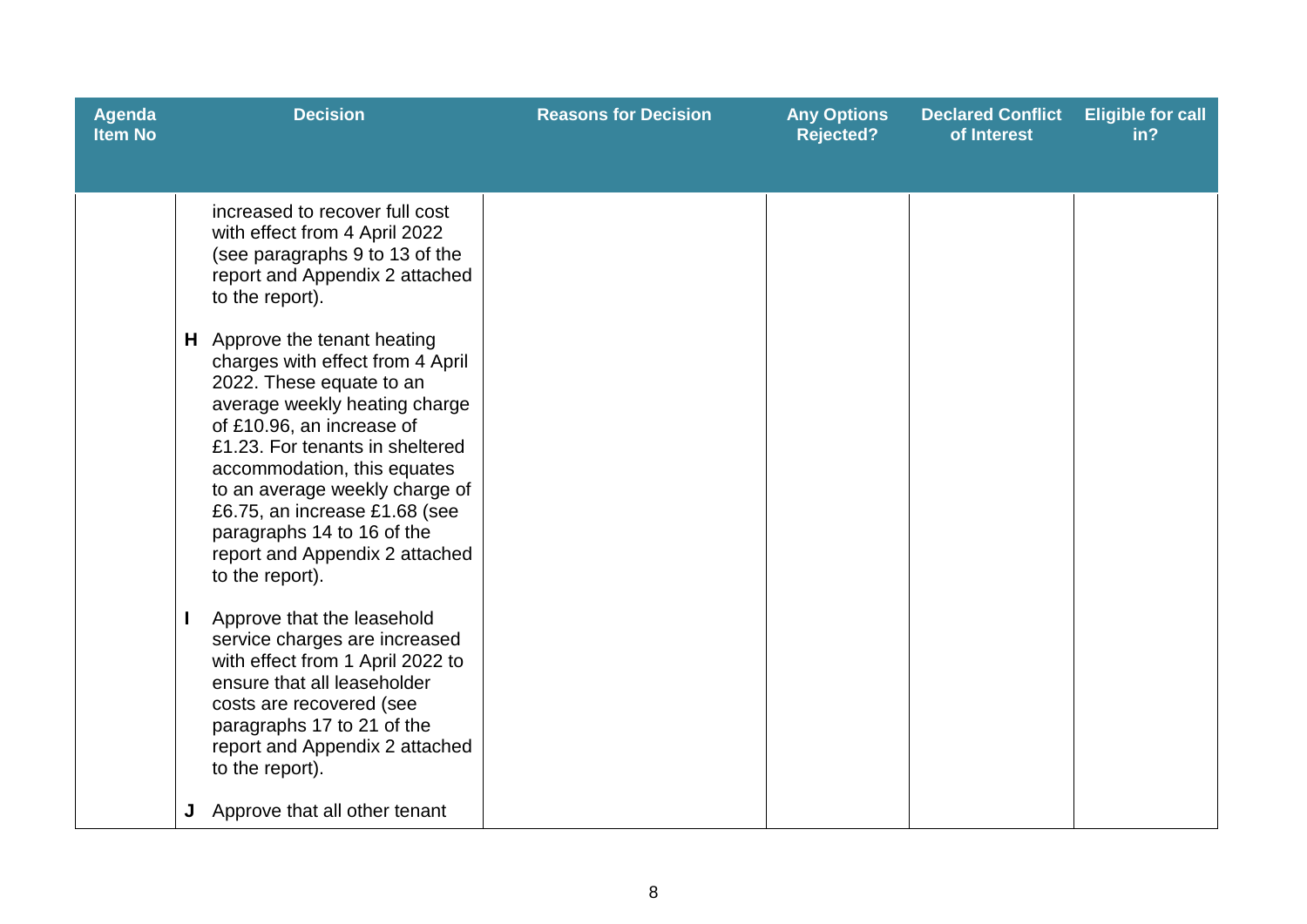| Agenda<br><b>Item No</b> | <b>Decision</b>                                                                                                                                                                                                                                                                                                                                                                                                                                                                                                                                                                                            | <b>Reasons for Decision</b>                                                                                                                                                    | <b>Any Options</b><br><b>Rejected?</b> | <b>Declared Conflict</b><br>of Interest | <b>Eligible for call</b><br>in? |
|--------------------------|------------------------------------------------------------------------------------------------------------------------------------------------------------------------------------------------------------------------------------------------------------------------------------------------------------------------------------------------------------------------------------------------------------------------------------------------------------------------------------------------------------------------------------------------------------------------------------------------------------|--------------------------------------------------------------------------------------------------------------------------------------------------------------------------------|----------------------------------------|-----------------------------------------|---------------------------------|
|                          | charges are increased with<br>effect from 4 April 2022 in order<br>to recover cost (see Appendix<br>2 attached to the report).<br>K Approve that Harlow's Rent<br>Policy is reviewed during<br>2022/23 with a view to moving<br>towards the National Social<br><b>Housing Rents Standard</b><br>(2019) for when properties<br>become empty and for types of<br>rent to be charged on newly<br>acquired or newly built<br>properties (see paragraphs 42<br>to 44 of the report).<br>Approve the options for tackling<br>homelessness and prevention<br>as outlined in paragraphs 45 to<br>48 of the report. |                                                                                                                                                                                |                                        |                                         |                                 |
| A13                      | <b>Capital and Treasury Report 2022</b><br>Key decision? Yes<br><b>RESOLVED</b> that the Cabinet<br>recommended to Full Council that:                                                                                                                                                                                                                                                                                                                                                                                                                                                                      | The Capital Strategy Report<br>A<br>2022/23 (attached as<br>Appendix A to the report)<br>covers the requirements of<br>the Chartered Institute of<br><b>Public Finance and</b> | None                                   | <b>None</b>                             | <b>No</b>                       |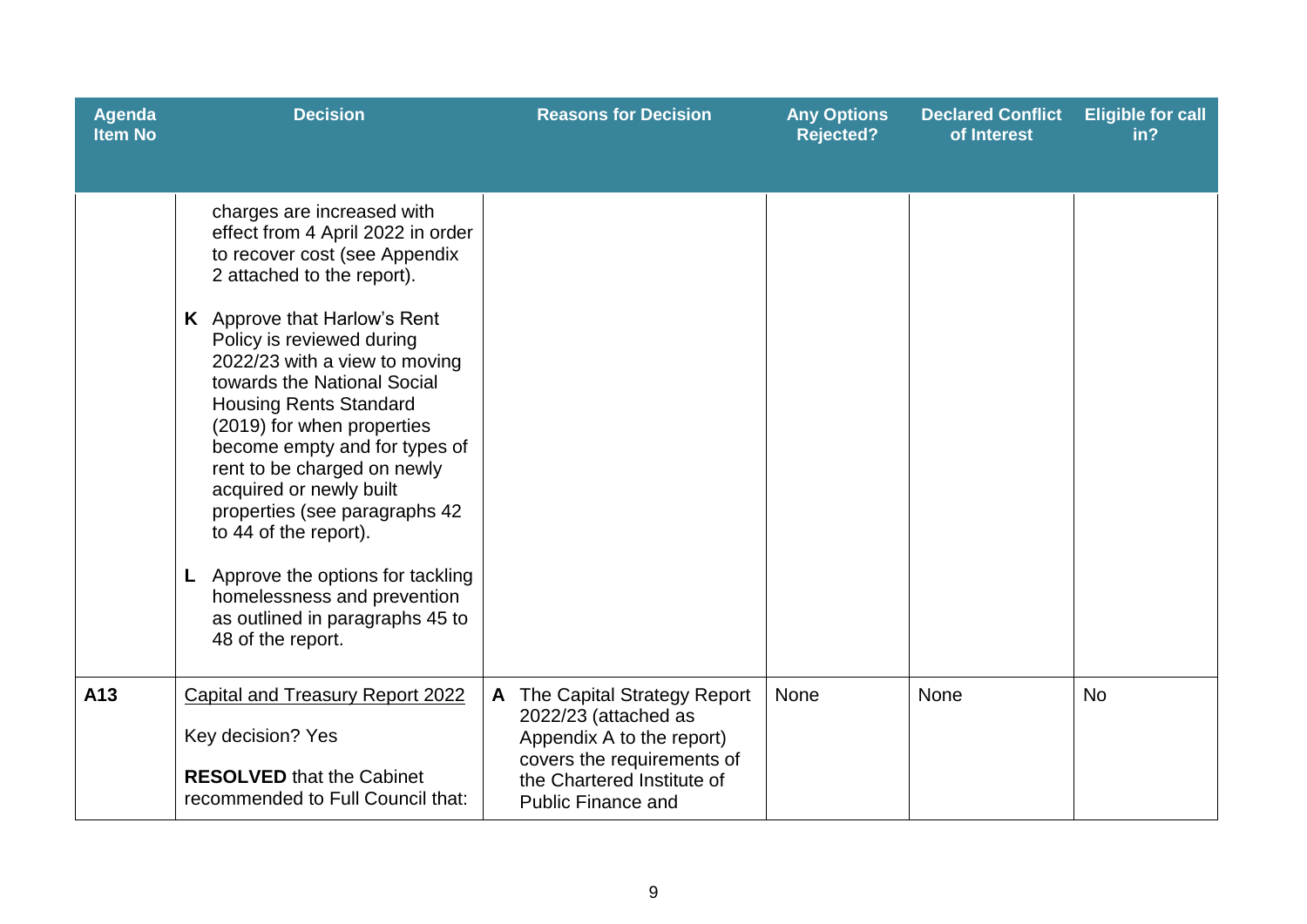| <b>Agenda</b><br><b>Item No</b> | <b>Decision</b>                                                                                                                                                                                                                                                                                                                                                                                                                                                                                                                                                                   | <b>Reasons for Decision</b>                                                                                                                                                                                                                                                                                                                                                                                                                                                                                                                                                                                                                                                                                                                                                               | <b>Any Options</b><br><b>Rejected?</b> | <b>Declared Conflict</b><br>of Interest | <b>Eligible for call</b><br>in? |
|---------------------------------|-----------------------------------------------------------------------------------------------------------------------------------------------------------------------------------------------------------------------------------------------------------------------------------------------------------------------------------------------------------------------------------------------------------------------------------------------------------------------------------------------------------------------------------------------------------------------------------|-------------------------------------------------------------------------------------------------------------------------------------------------------------------------------------------------------------------------------------------------------------------------------------------------------------------------------------------------------------------------------------------------------------------------------------------------------------------------------------------------------------------------------------------------------------------------------------------------------------------------------------------------------------------------------------------------------------------------------------------------------------------------------------------|----------------------------------------|-----------------------------------------|---------------------------------|
|                                 | A The following Capital and<br>Treasury Reports be approved:<br>i)<br>The Capital Strategy<br>Report (attached as<br>Appendix A to the<br>report).<br>ii)<br>The Investment Strategy<br>Report 2022/23<br>(attached as Appendix D<br>to the report).<br>The Minimum Revenue<br>iii)<br><b>Provision Statement</b><br>2022/23 (attached as<br>Appendix E to the<br>report).<br>The proposed revised Treasury<br>B<br><b>Management Strategy</b><br>Statement 2022/23 (attached<br>as Appendix C to the report) be<br>approved for implementation<br>with effect from 1 April 2022. | <b>Accountancy (CIPFA)</b><br>Prudential Code 2017,<br>including the prudential<br>indicators. The report should<br>be approved by Full Council<br>before the start of the new<br>financial year.<br>The Treasury Management<br>B<br>Strategy Statement 2022/23<br>(Appendix B) covers the<br>requirements of the CIPFA<br><b>Treasury Management Code</b><br>of Practice 2017, including<br>the treasury management<br>indicators.<br>The Investment Strategy<br>C<br>Report 2022/23 (Appendix<br>C) covers the requirements<br>of the Department for<br>Levelling Up, Housing and<br>Communities (DLUHC)<br>(formerly that Ministry of<br>Housing, Communities and<br><b>Local Government or</b><br><b>MHCLG</b> ) Investment<br>Guidance 2018, including<br>the investment indicators. |                                        |                                         |                                 |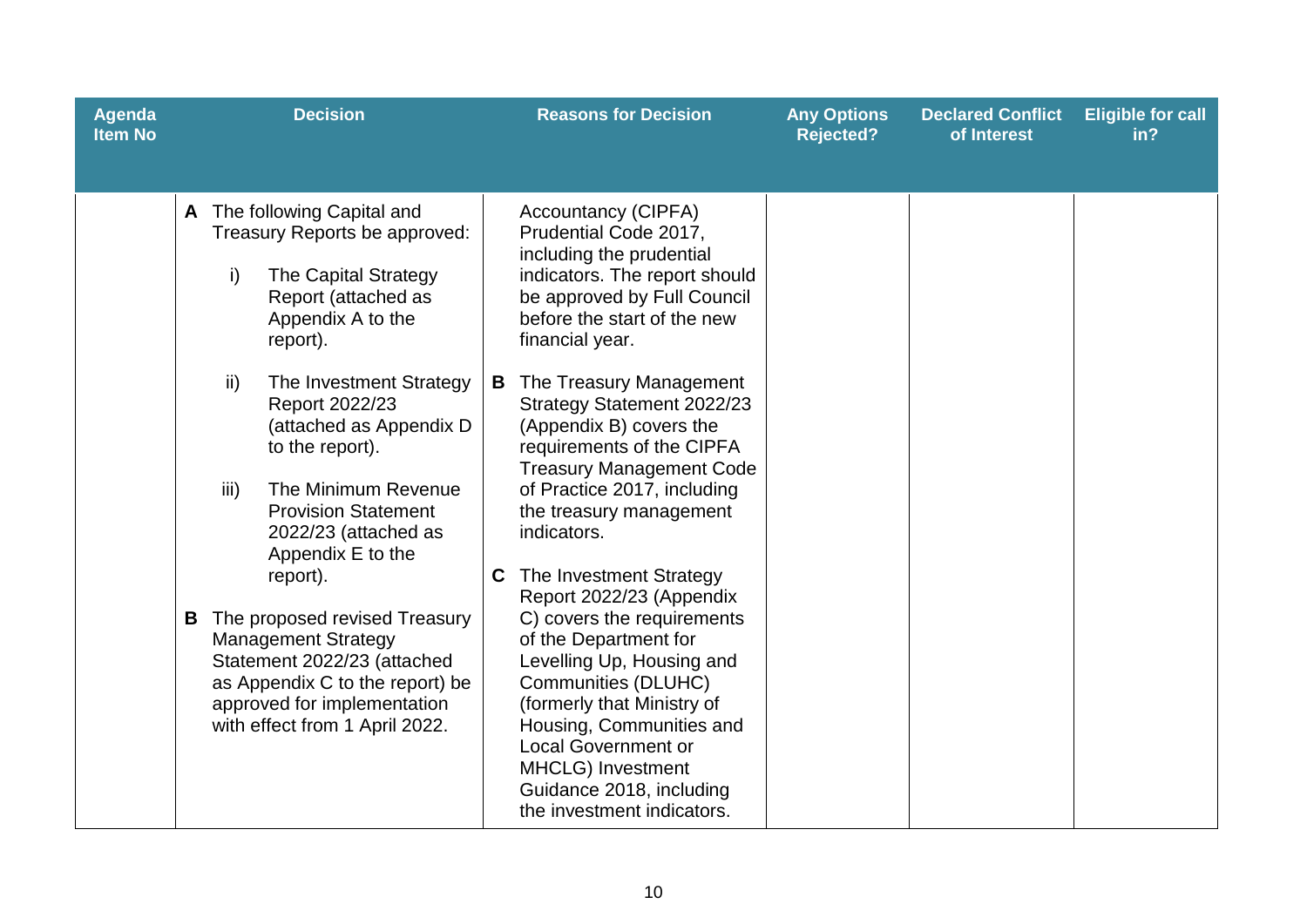| <b>Agenda</b><br><b>Item No</b> | <b>Decision</b>                                                                                                                                                                                                                                                                                                                                                                                                                                                                 | <b>Reasons for Decision</b>                                                                                                                                                                                                                                                                                                                                               | <b>Any Options</b><br><b>Rejected?</b> | <b>Declared Conflict</b><br>of Interest | <b>Eligible for call</b><br>in? |
|---------------------------------|---------------------------------------------------------------------------------------------------------------------------------------------------------------------------------------------------------------------------------------------------------------------------------------------------------------------------------------------------------------------------------------------------------------------------------------------------------------------------------|---------------------------------------------------------------------------------------------------------------------------------------------------------------------------------------------------------------------------------------------------------------------------------------------------------------------------------------------------------------------------|----------------------------------------|-----------------------------------------|---------------------------------|
|                                 |                                                                                                                                                                                                                                                                                                                                                                                                                                                                                 | The Minimum Revenue<br>D<br><b>Provision Statement</b><br>2022/23 (Appendix D)<br>covers the requirements<br><b>DLUHC Guidance on</b><br><b>Minimum Revenue</b><br>Provision.                                                                                                                                                                                             |                                        |                                         |                                 |
| A14                             | Capital Programmes 2021/22 -<br>2023/24<br>Key decision? Yes<br><b>RESOLVED that Cabinet</b><br>recommended to Full Council to:<br>A Approve the 2022/23 Housing<br>Capital Programme (HCP)<br>totalling £30.169 million as set<br>out in Appendix 1 to the report.<br><b>B</b> Approve of the inclusion in the<br>Housing Capital Programme of<br>an additional £25,939 million<br>over 6 years for a Housing<br>"Catch up Stock Need" as set<br>out in Table 2 of the report. | Approval of the capital<br>programme is a responsibility<br>reserved for the Full Council<br>and reflects its investment<br>priorities and health and safety<br>obligations. This is necessary<br>because the approved<br>programme gives authority for<br>the procurement and resourcing<br>of individual projects so that<br>investment priorities can be<br>delivered. | None                                   | <b>None</b>                             | <b>No</b>                       |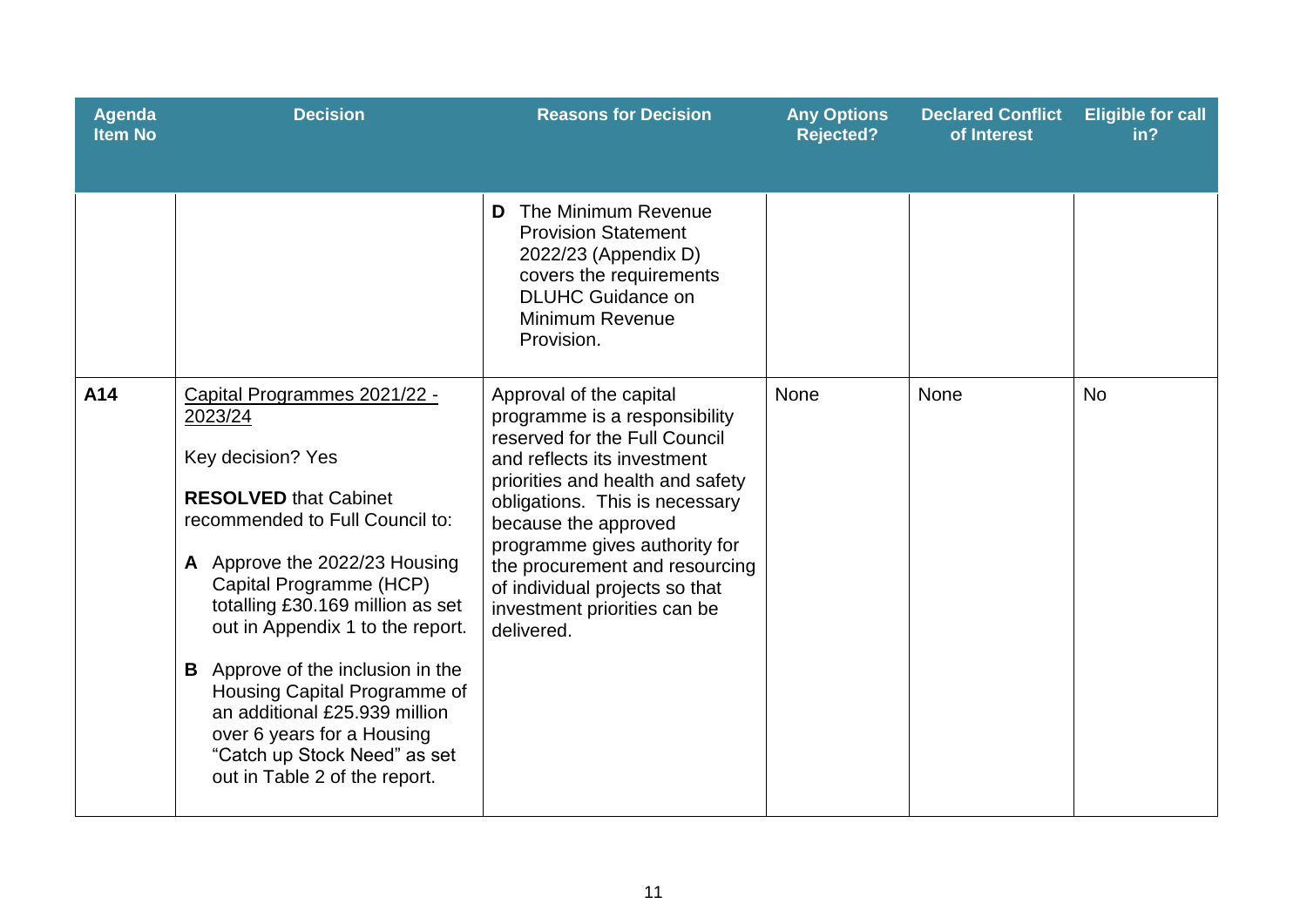| <b>Agenda</b><br><b>Item No</b> | <b>Decision</b>                                                                                                                                                                                                                                                                                                                                                                                                                                                                                                             | <b>Reasons for Decision</b>                                                                                                                                                                                    | <b>Any Options</b><br><b>Rejected?</b> | <b>Declared Conflict</b><br>of Interest | <b>Eligible for call</b><br>in? |
|---------------------------------|-----------------------------------------------------------------------------------------------------------------------------------------------------------------------------------------------------------------------------------------------------------------------------------------------------------------------------------------------------------------------------------------------------------------------------------------------------------------------------------------------------------------------------|----------------------------------------------------------------------------------------------------------------------------------------------------------------------------------------------------------------|----------------------------------------|-----------------------------------------|---------------------------------|
|                                 | C Approve the updated New<br>Build programme as set out in<br>Table 3 in the report, noting the<br>removal of £155,000<br>expenditure incurred for both<br>the Stackfield and Brenthall<br>Towers schemes which are not<br>proceeding.<br>D Approve the 2022/23 Non<br><b>Housing Capital Programme</b><br>totalling £18.603 million<br>(attached as Appendix 2 to the<br>report), noting the additional<br>£2.19 million investment in<br>response to Business Cases<br>received as detailed in Table<br>11 of the report. |                                                                                                                                                                                                                |                                        |                                         |                                 |
| A15                             | <b>Treasury Management Strategy</b><br>Statement 2021/22: Mid-Year<br><b>Review</b><br>Key decision? No<br><b>RESOLVED that:</b><br>A The Mid-Year Review of the                                                                                                                                                                                                                                                                                                                                                            | Compliance with the CIPFA<br><b>Treasury Management Code of</b><br>Practice requires that Council is<br>presented with a mid-year<br>report on the Treasury<br><b>Management Strategy</b><br>Statement (TMSS). | <b>None</b>                            | None                                    | <b>No</b>                       |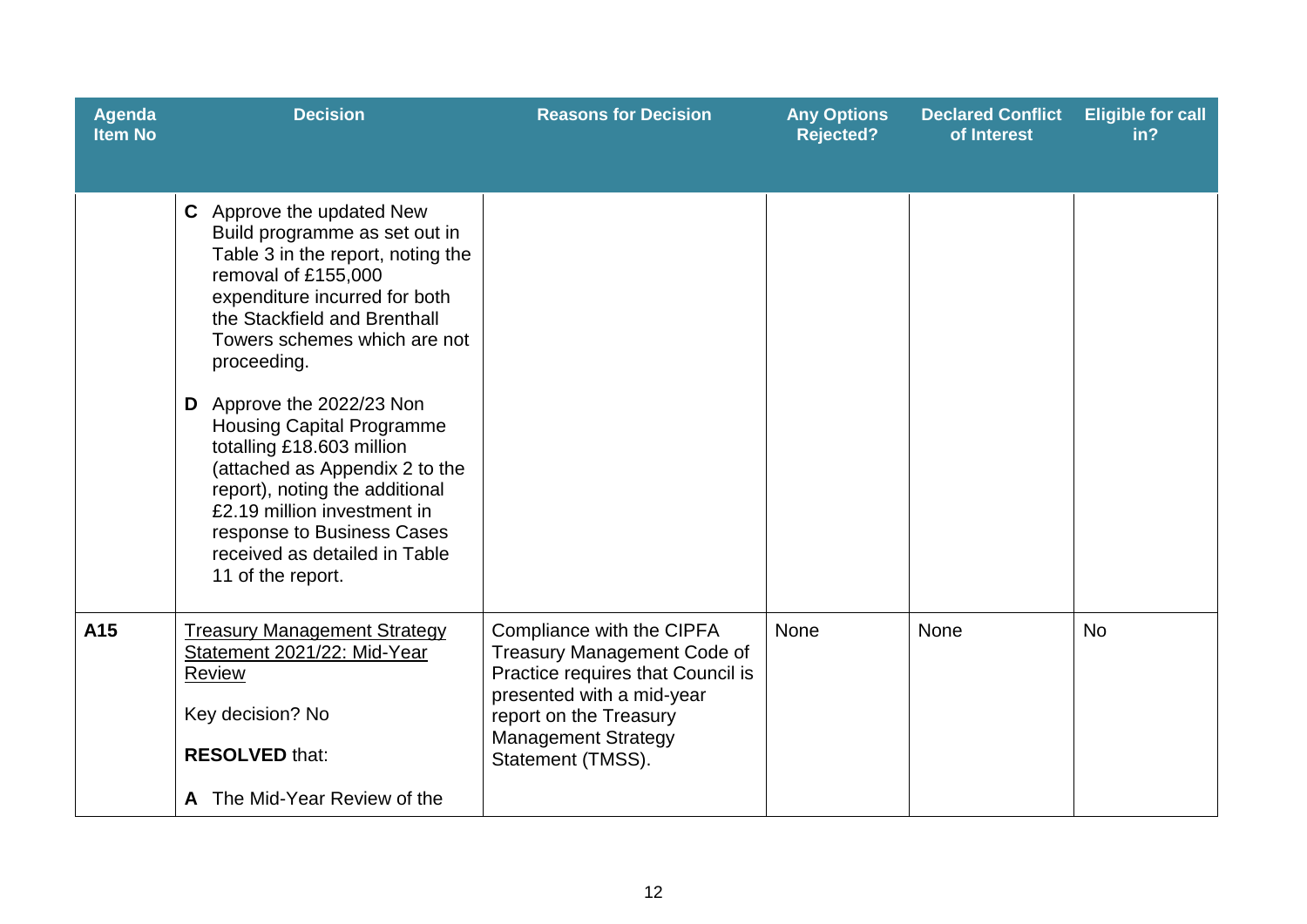| Agenda<br><b>Item No</b> | <b>Decision</b>                                                                                                                                                                                                                                                                                                                                                                                                                                                                        | <b>Reasons for Decision</b>                                                                                                                                                                                                                                                                                                                              | <b>Any Options</b><br><b>Rejected?</b> | <b>Declared Conflict</b><br>of Interest | <b>Eligible for call</b><br>in? |
|--------------------------|----------------------------------------------------------------------------------------------------------------------------------------------------------------------------------------------------------------------------------------------------------------------------------------------------------------------------------------------------------------------------------------------------------------------------------------------------------------------------------------|----------------------------------------------------------------------------------------------------------------------------------------------------------------------------------------------------------------------------------------------------------------------------------------------------------------------------------------------------------|----------------------------------------|-----------------------------------------|---------------------------------|
|                          | <b>Treasury Management</b><br>Strategy, attached as Appendix<br>A to the report, be noted and<br>referred to Council for<br>consideration.                                                                                                                                                                                                                                                                                                                                             |                                                                                                                                                                                                                                                                                                                                                          |                                        |                                         |                                 |
| A16                      | <b>HGGT - Proposed Future</b><br><b>Governance Arrangements</b><br>Key decision? No<br><b>RESOLVED that:</b><br>A Cabinet agreed 'in principle' to<br>explore the creation of a<br><b>Harlow and Gilston Garden</b><br>Town Joint Committee,<br>consisting of representation by<br>all five Partner Councils.<br>The details of the constitution,<br>B<br>priorities and operating model<br>of the proposed Joint<br>Committee will return to<br>Cabinet for further<br>consideration. | To progress work to the next<br>detailed stages and to enable<br>implementation of new<br>formalised governance<br>arrangements for the beginning<br>of the new municipal year, a<br>formal decision by all five<br>Partner Councils on the<br>principle of the new governance<br>arrangements for the Harlow<br>and Gilston Garden Town is<br>required. | None                                   | None                                    | Yes                             |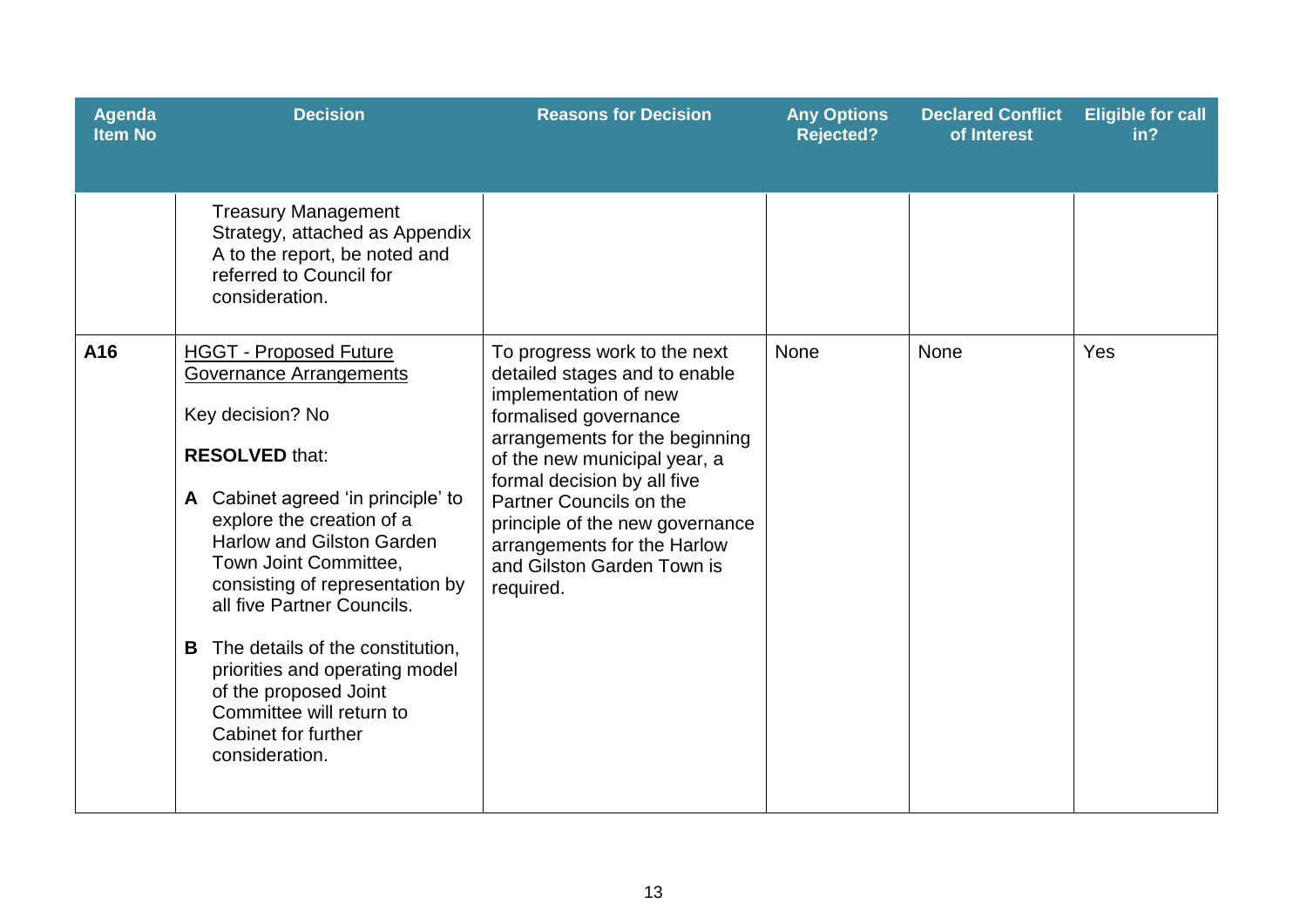| <b>Agenda</b><br><b>Item No</b> | <b>Decision</b>                                                                                                                                                                                                                                                                                                                                                                                                                                                                                                                                                                                                                                                                          | <b>Reasons for Decision</b>                                                                                                                                                                                                                                                                                                                                                                                                                                                                                                                                                                                                                                                           | <b>Any Options</b><br><b>Rejected?</b> | <b>Declared Conflict</b><br>of Interest | <b>Eligible for call</b><br>in? |
|---------------------------------|------------------------------------------------------------------------------------------------------------------------------------------------------------------------------------------------------------------------------------------------------------------------------------------------------------------------------------------------------------------------------------------------------------------------------------------------------------------------------------------------------------------------------------------------------------------------------------------------------------------------------------------------------------------------------------------|---------------------------------------------------------------------------------------------------------------------------------------------------------------------------------------------------------------------------------------------------------------------------------------------------------------------------------------------------------------------------------------------------------------------------------------------------------------------------------------------------------------------------------------------------------------------------------------------------------------------------------------------------------------------------------------|----------------------------------------|-----------------------------------------|---------------------------------|
| A17                             | <b>Approval of London Road North</b><br><b>LDO Amendments</b><br>Key decision? Yes<br><b>RESOLVED that:</b><br>A Cabinet noted the responses<br>received to the consultation on<br>the draft updated LDO, and<br>how they were taken into<br>consideration in finalising the<br>updated LDO.<br>Cabinet adopted the updated<br>В<br>LDO (thereby revoking the<br>existing LDO).<br>Subject to recommendation B,<br>C<br>authority be delegated to the<br>Director of Strategic Growth<br>and Regeneration, in<br>consultation with the Portfolio<br>Holder for Regeneration, to<br>make minor or inconsequential<br>amendments to the Order as<br>may be required following<br>adoption. | To ensure that the<br>$\mathsf{A}$<br>consultation responses have<br>been appropriately taken<br>into account.<br>To follow the required<br>В<br>procedure to adopt the LDO<br>to ensure it becomes a<br>material planning<br>consideration, so that<br>greater flexibility can be<br>provided in the delivery of<br>development at the Harlow<br>Innovation Park site and to<br>overcome some barriers to<br>appropriate development<br>which have become<br>apparent through the<br>practical implementation of<br>the planning framework.<br>To ensure that any required<br>C<br>amendments, which do not<br>affect the function of the<br>LDO, can be easily and<br>swiftly made. | None                                   | None                                    | Yes                             |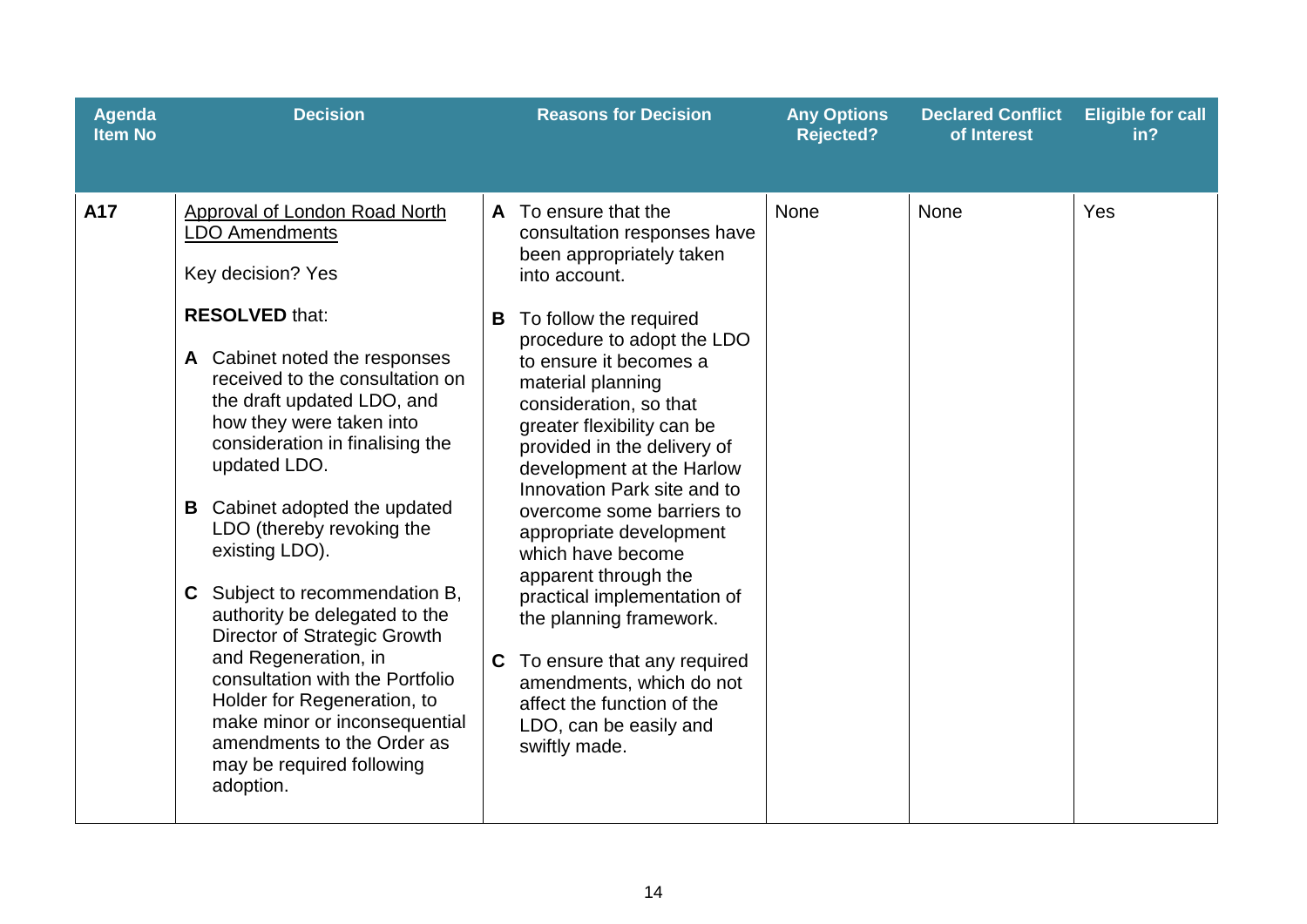| <b>Agenda</b><br><b>Item No</b> | <b>Decision</b>                                                                                                                                                                                                                                                                                                                                                                                                                                     | <b>Reasons for Decision</b>                                                                                                                                                                                                                                                                      | <b>Any Options</b><br><b>Rejected?</b> | <b>Declared Conflict</b><br>of Interest | <b>Eligible for call</b><br>in? |
|---------------------------------|-----------------------------------------------------------------------------------------------------------------------------------------------------------------------------------------------------------------------------------------------------------------------------------------------------------------------------------------------------------------------------------------------------------------------------------------------------|--------------------------------------------------------------------------------------------------------------------------------------------------------------------------------------------------------------------------------------------------------------------------------------------------|----------------------------------------|-----------------------------------------|---------------------------------|
| A18                             | <b>Award of Framework Agreement -</b><br><b>On-line Law Library Services</b><br>Key decision? No<br><b>RESOLVED that:</b><br>A A Framework Agreement is<br>entered into with to Supplier A<br>for the provision of on line legal<br>library services and hard print<br>encyclopaedias.<br><b>B</b> Officers provide processes to<br>support ease of access to the<br>framework and implement<br>procedures to check and report<br>on use and value. | To secure continued support<br>A<br>and access to timely and<br>accurate legal library<br>services.<br>To drive efficiencies and<br>В<br>best value across 28 partner<br>authorities in Essex.<br>Hertfordshire,<br>Cambridgeshire and Suffolk.                                                  | None                                   | <b>None</b>                             | Yes                             |
| A19                             | <b>Energy Procurement Framework</b><br>Renewal<br>Key decision? No<br><b>RESOLVED that:</b><br>A Cabinet agreed to renew the<br>framework arrangement with<br>Inspired Energy for the                                                                                                                                                                                                                                                               | The renewed framework<br>agreement commits the Council<br>to a long term energy supply<br>contract, ensuring that the<br>Council is able to achieve better<br>value for money. In addition, the<br>framework agreement provides<br>added benefits that create<br>operational efficiencies whilst | <b>None</b>                            | None                                    | Yes                             |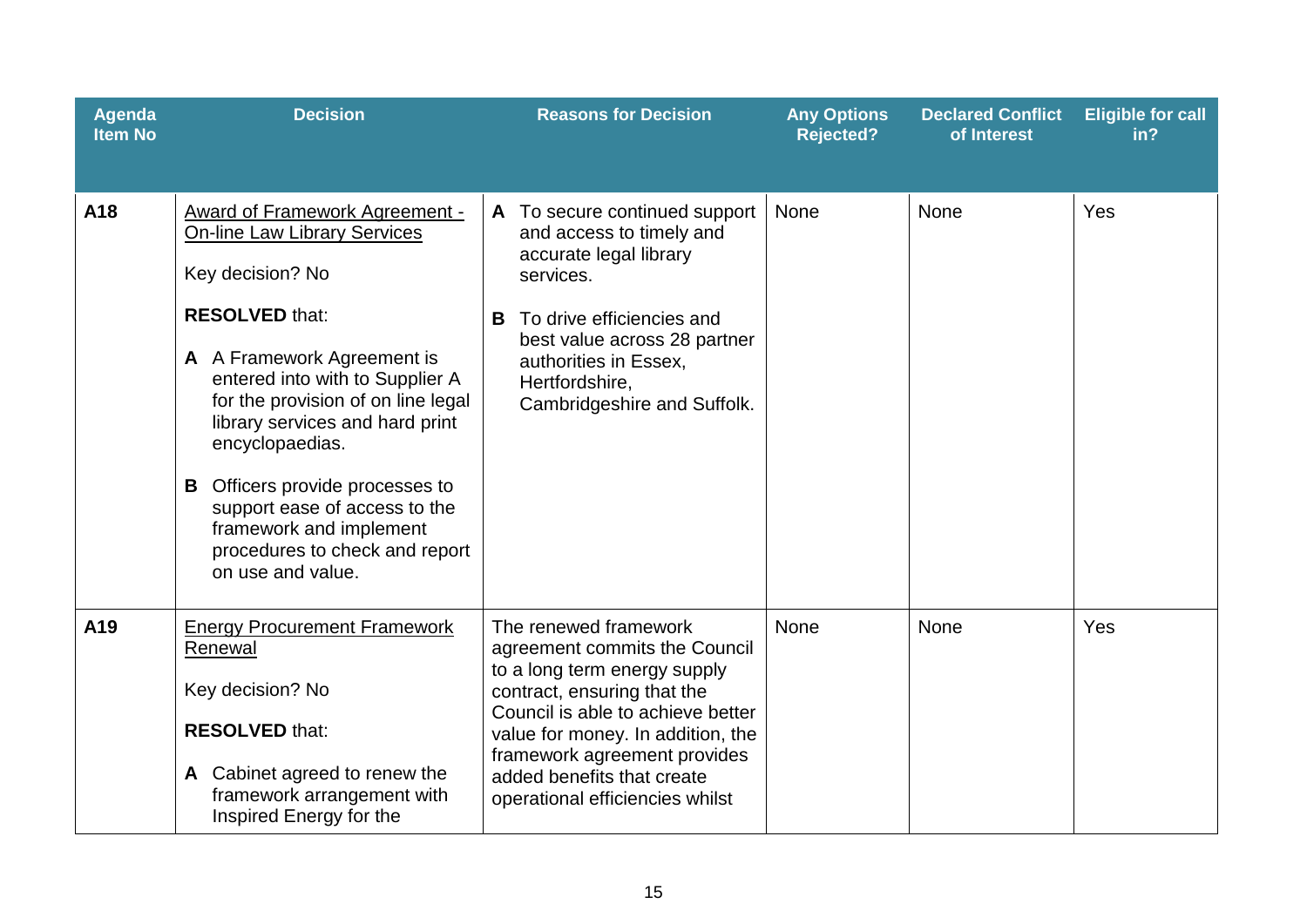| <b>Agenda</b><br><b>Item No</b> | <b>Decision</b>                                                                                                                                                                                                                                                                                                                                                                           | <b>Reasons for Decision</b>                                                                                                                                                                                            | <b>Any Options</b><br><b>Rejected?</b> | <b>Declared Conflict</b><br>of Interest | <b>Eligible for call</b><br>in?                                                                                                                                                               |
|---------------------------------|-------------------------------------------------------------------------------------------------------------------------------------------------------------------------------------------------------------------------------------------------------------------------------------------------------------------------------------------------------------------------------------------|------------------------------------------------------------------------------------------------------------------------------------------------------------------------------------------------------------------------|----------------------------------------|-----------------------------------------|-----------------------------------------------------------------------------------------------------------------------------------------------------------------------------------------------|
|                                 | procurement of gas and<br>electricity via the Procurement<br>for Housing framework from<br>April 2023 to March 2026, with<br>an option to extend to March<br>2028.<br>The Council entered into a long<br>B<br>term supply agreement for gas<br>and electricity from 1 April 2023<br>to 31 March 2026, subject to<br>compliance with Section 20 of<br>the Landlord and Tenant Act<br>1985. | continuing to deliver robust<br>energy supply procurement.                                                                                                                                                             |                                        |                                         |                                                                                                                                                                                               |
| A22                             | <b>Matters of Urgent Business</b><br>Key decision? Yes<br>A Cabinet agreed that Harlow<br>Council seeks to acquire the<br>land at Parnall Road, as set out<br>in the report, on an<br>unconditional basis for a sum<br>no higher than the maximum<br>figure as detailed in the report.<br><b>B</b> Authority be delegated to the                                                          | A To enable the Parnall<br>Road site to be<br>purchased and be used<br>as part of the wider<br><b>Council House New</b><br>Build Programme.<br>To facilitate the wider<br>B<br>regeneration of the<br>Staple Tye area. | <b>None</b>                            | None                                    | $No$ – This<br>decision has<br>been dealt<br>with under<br>urgency<br>provisions as<br>the decision<br>must be<br>implemented<br>by 3pm on 28<br>January 2022.<br>The right to<br>call-in the |